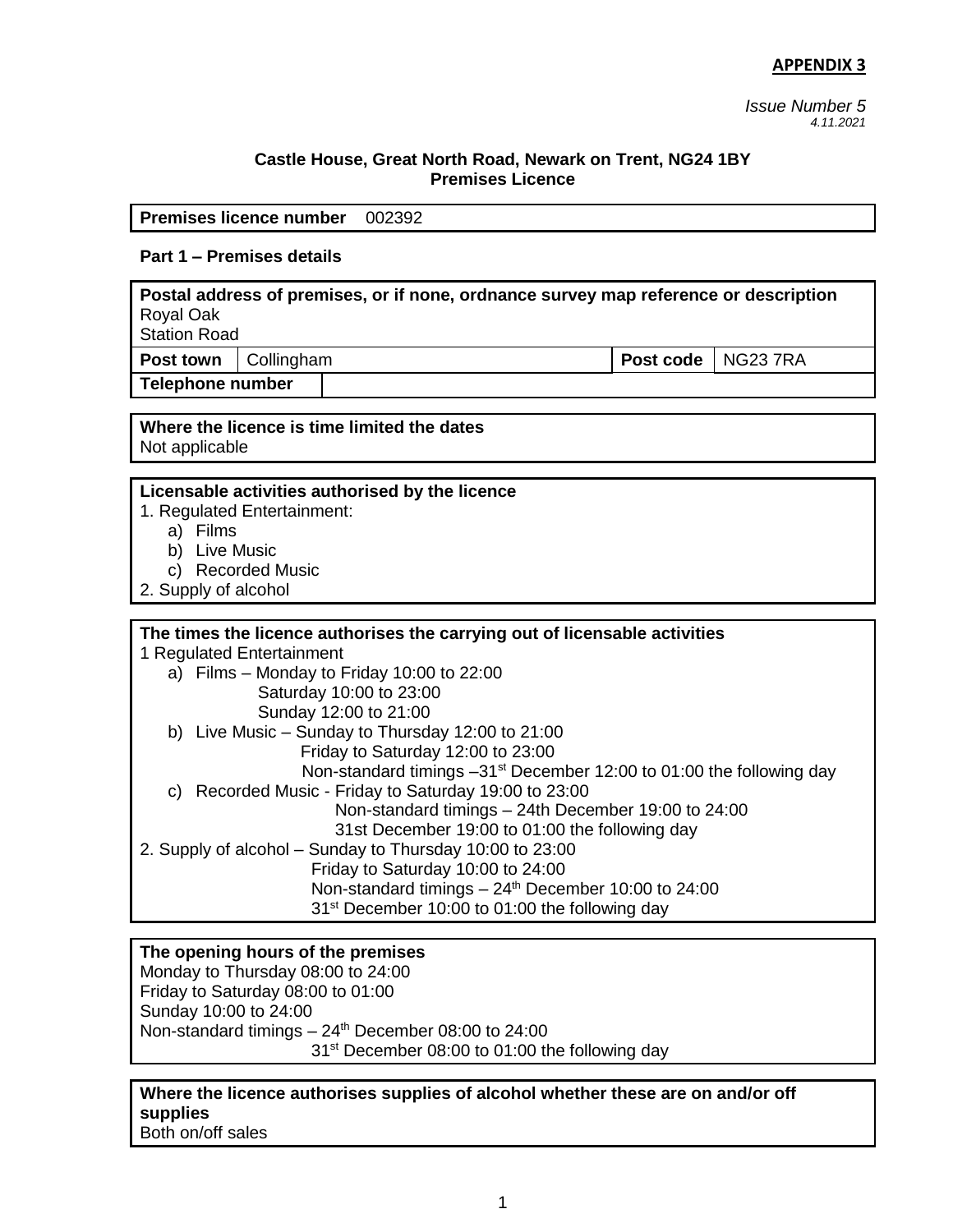*Issue Number 5 4.11.2021*

#### **Part 2**

**Name, (registered) address, telephone number and e-mail (where relevant) of holder of premises licence** Collingham Community Pub Ltd The Royal Oak Station Road Collingham **Notts** NG23 7RA

#### **Registered number of holder, for example company number, charity number (where applicable)**

Company number: RS007810

### **Name, address and telephone number of designated premises supervisor where the premises licence authorises the supply of alcohol** Joseph Keegan

#### **Personal licence number and issuing authority of personal licence held by designated premises supervisor where the premises licence authorises the supply of alcohol** Personal licence number: PA1546 Issuing Authority: Rushcliffe Borough Council

#### **Annex 1 - Mandatory conditions**

#### **Designated Premises Supervisor**

No alcohol may be supplied under this Licence:

- (a) at any time when there is no Designated Premises Supervisor in respect of these Premises; or
- (b) at any time when the Designated Premises Supervisor does not hold a personal licence or his/her personal licence is suspended.

#### **Authorisation By Personal Licence Holders**

Every supply of alcohol under this licence must be made or authorised by a person who holds a personal licence.

#### **Irresponsible Promotions**

(1) The responsible person must ensure that staff on relevant premises do not carry out, arrange or participate in any irresponsible promotions in relation to the premises.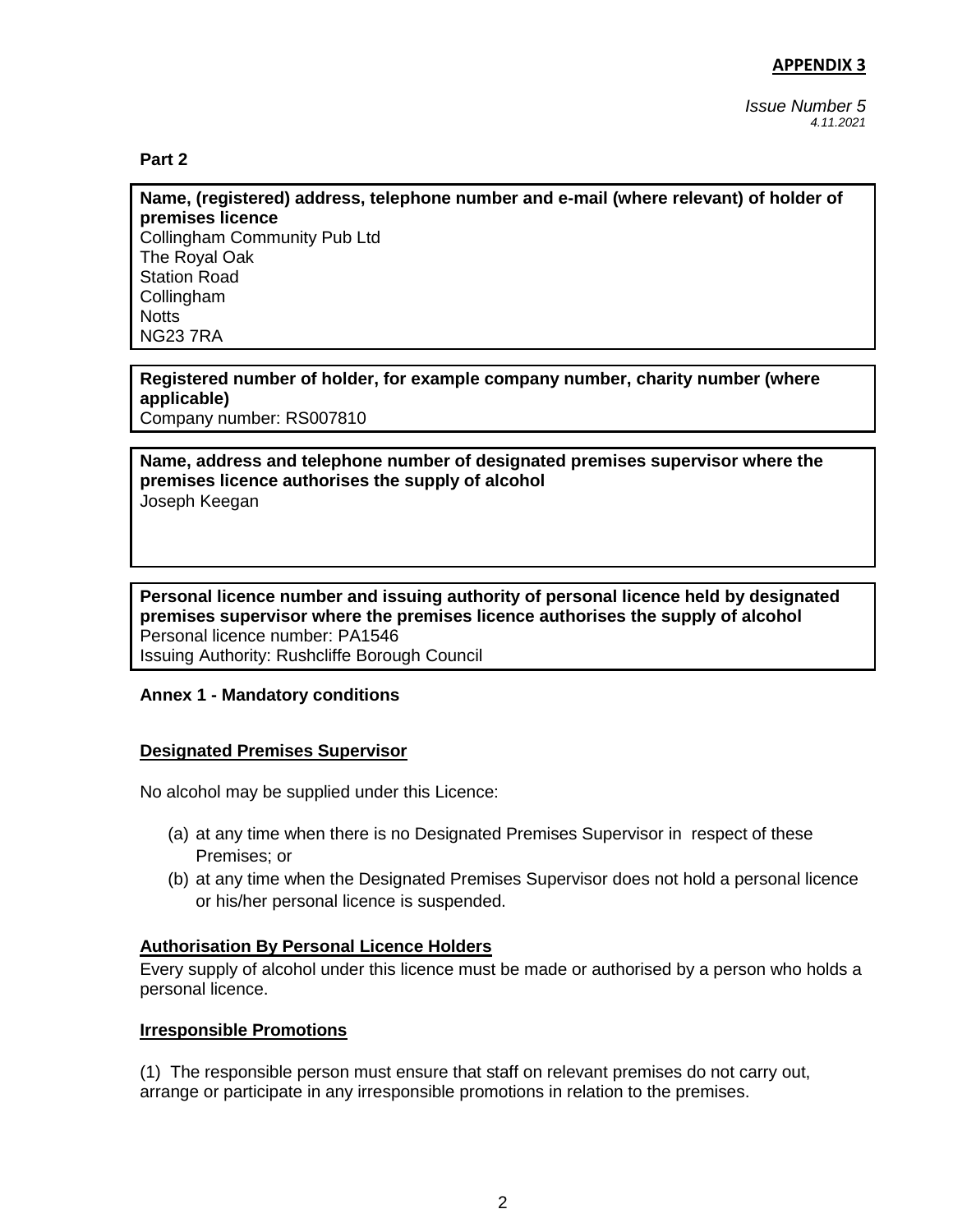*Issue Number 5 4.11.2021*

(2) In this paragraph, an irresponsible promotion means any one or more of the following activities, or substantially similar activities, carried on for the purpose of encouraging the sale or supply of alcohol for consumption on the premises—

(a) games or other activities which require or encourage, or are designed to require or encourage, individuals to—

(i) drink a quantity of alcohol within a time limit (other than to drink alcohol sold or supplied on the premises before the cessation of the period in which the responsible person is authorised to sell or supply alcohol), or

(ii) drink as much alcohol as possible (whether within a time limit or otherwise);

(b) provision of unlimited or unspecified quantities of alcohol free or for a fixed or discounted fee to the public or to a group defined by a particular characteristic in a manner which carries a significant risk of undermining a licensing objective;

(c) provision of free or discounted alcohol or any other thing as a prize to encourage or reward the purchase and consumption of alcohol over a period of 24 hours or less in a manner which carries a significant risk of undermining a licensing objective;

(d) selling or supplying alcohol in association with promotional posters or flyers on, or in the vicinity of, the premises which can reasonably be considered to condone, encourage or glamorise anti-social behaviour or to refer to the effects of drunkenness in any favourable manner;

(e) dispensing alcohol directly by one person into the mouth of another (other than where that other person is unable to drink without assistance by reason of disability).

#### **Potable Water**

The responsible person must ensure that free potable water is provided on request to customers where it is reasonably available.

#### **Age Verification**

(1) The premises licence holder or club premises certificate holder must ensure that an age verification policy is adopted in respect of the premises in relation to the sale or supply of alcohol.

(2) The designated premises supervisor in relation to the premises licence must ensure that the supply of alcohol at the premises is carried on in accordance with the age verification policy.

(3) The policy must require individuals who appear to the responsible person to be under 18 years of age (or such older age as may be specified in the policy) to produce on request, before being served alcohol, identification bearing their photograph, date of birth and either—

- (a) a holographic mark, or
- (b) an ultraviolet feature.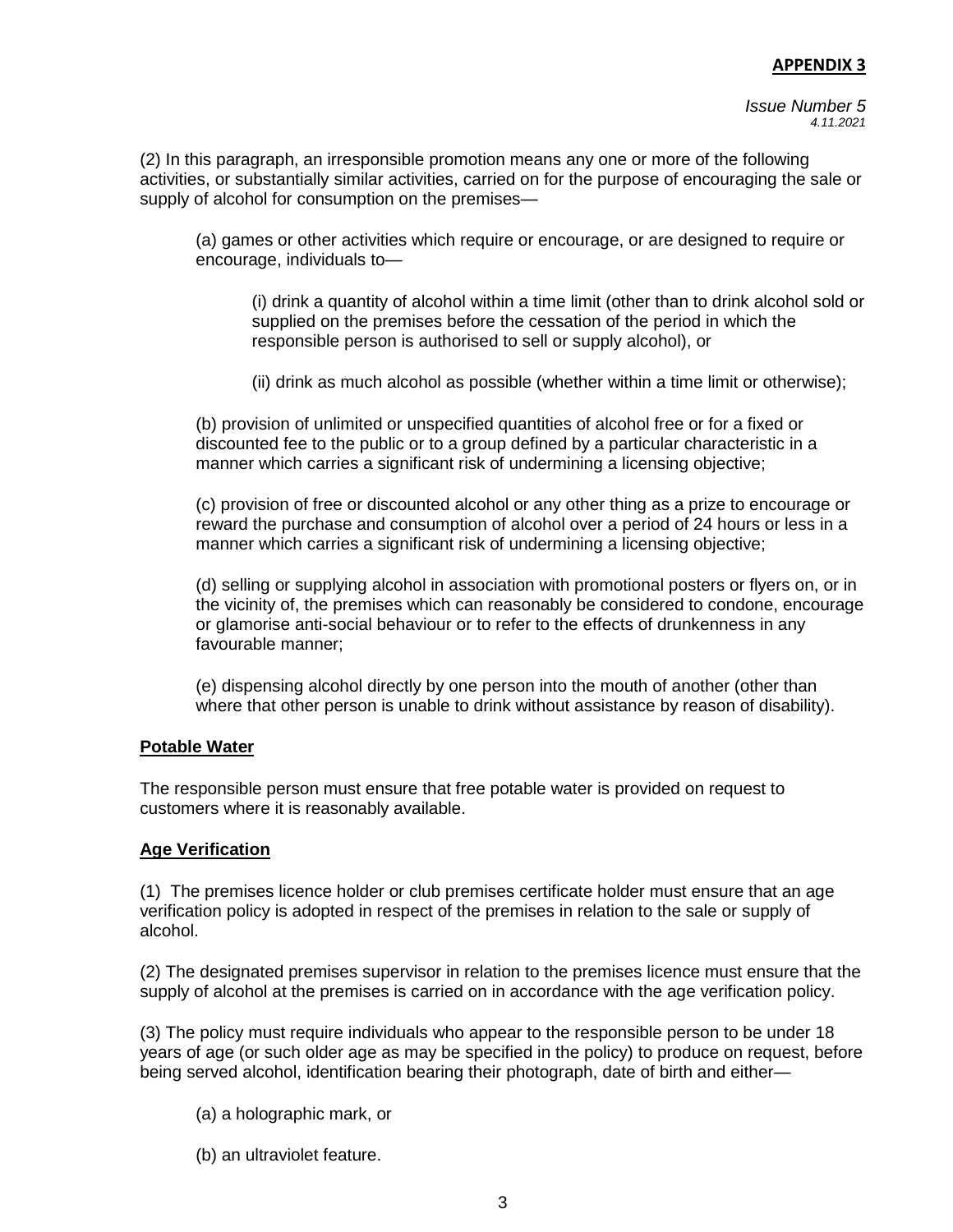*Issue Number 5 4.11.2021*

### **Small Measures**

The responsible person must ensure that—

(a) where any of the following alcoholic drinks is sold or supplied for consumption on the premises (other than alcoholic drinks sold or supplied having been made up in advance ready for sale or supply in a securely closed container) it is available to customers in the following measures—

- (i) beer or cider: ½ pint;
- (ii) gin, rum, vodka or whisky: 25 ml or 35 ml; and
- (iii) still wine in a glass: 125 ml;

(b) these measures are displayed in a menu, price list or other printed material which is available to customers on the premises; and

(c) where a customer does not in relation to a sale of alcohol specify the quantity of alcohol to be sold, the customer is made aware that these measures are available."

### **Sales Of Alcohol Below The Permitted Price**

(1) A relevant person shall ensure that no alcohol is sold or supplied for consumption on or off the premises for a price which is less than the permitted price.

(2) For the purposes of the condition set out in paragraph 1—

(a)"duty" is to be construed in accordance with the Alcoholic Liquor Duties Act 1979;

(b)"permitted price" is the price found by applying the formula—

 $P = D + (D \times V)$ 

where—

- (i) P is the permitted price,
- (ii) D is the amount of duty chargeable in relation to the alcohol as if the duty were charged on the date of the sale or supply of the alcohol, and
- (iii) V is the rate of value added tax chargeable in relation to the alcohol as if the value added tax were charged on the date of the sale or supply of the alcohol;
- (c) "relevant person" means, in relation to premises in respect of which there is in force a premises licence—
- (i) the holder of the premises licence,
- (ii) the designated premises supervisor (if any) in respect of such a licence, or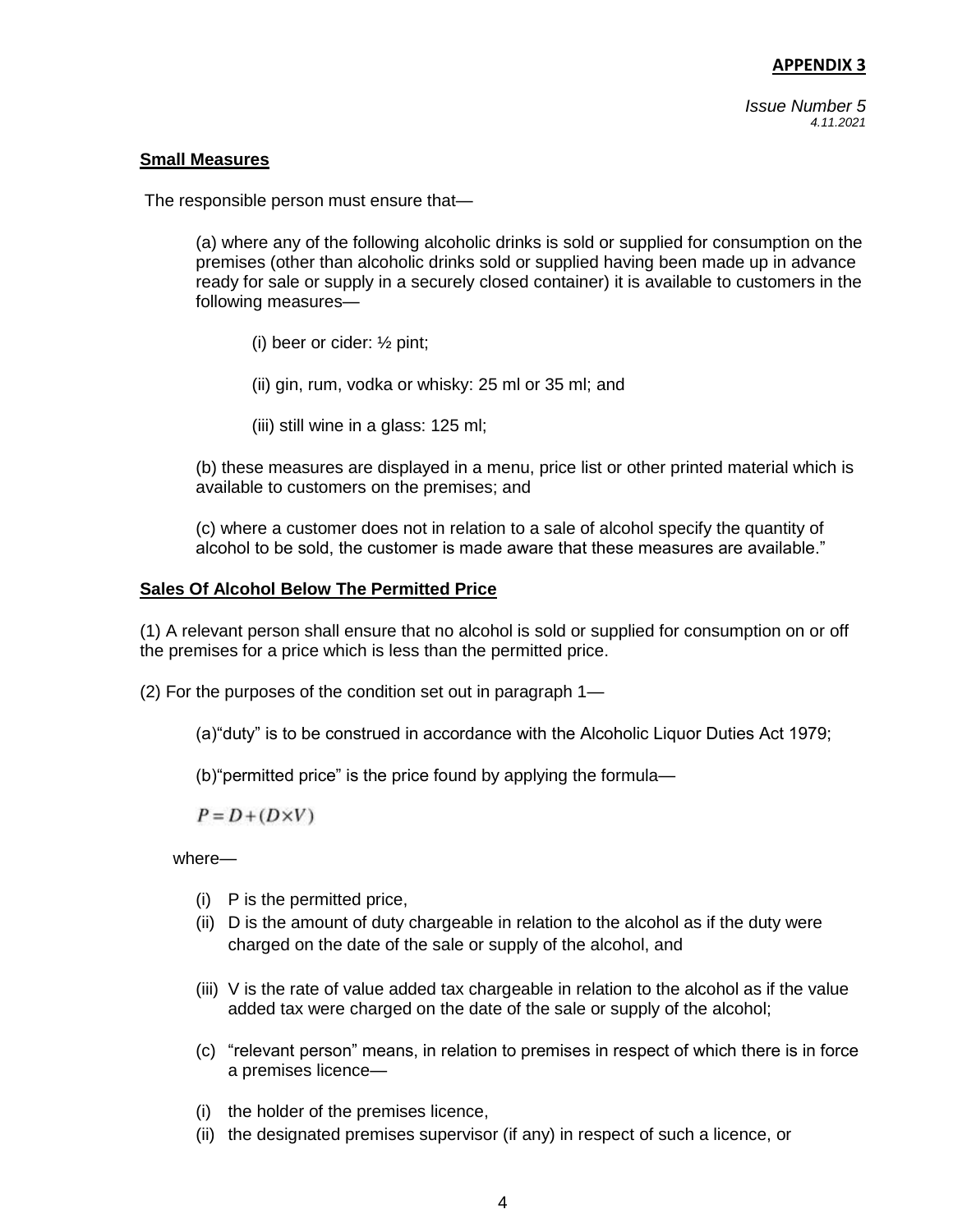- (iii) the personal licence holder who makes or authorizes the supply of alcohol under such a licence;
- (d) "relevant person" means, in relation to premises in respect of which there is in force a club premises certificate, any member or officer of the club present on the premises in a capacity which enables the member or officer to prevent the supply in question; and
- (e) "value added tax" means value added tax charged in accordance with the Value Added Tax Act 1994

(3) Where the permitted price given by Paragraph (b) of paragraph (2) would (apart from this paragraph) not be a whole number of pennies, the price given by that sub-paragraph shall be taken to be the price actually given by that sub-paragraph rounded up to the nearest penny.

. (4) (1)Sub-paragraph (2) applies where the permitted price given by Paragraph (b) of paragraph 2 on a day ("the first day") would be different from the permitted price on the next day ("the second day") as a result of a change to the rate of duty or value added tax.

(2) The permitted price which would apply on the first day applies to sales or supplies of alcohol which take place before the expiry of the period of 14 days beginning on the second day

## **Door Supervision**

Any person exercising a security activity (as defined by paragraph 2(1)(a) of schedule 2 of the Private Security Industry Act 2001) shall be licensed by the Security Industry Authority. Any such person shall be employed at the premises at the discretion of the Licence Holder/Designated Premises Supervisor and shall display their name badge at all times when on duty.

## **Annex 2 - Conditions consistent with the Operating Schedule**

- 1) A bound and sequentially paginated incident and accident book or electronic record shall be kept to record all instances of disorder, damage to property and personal injury at the premises. This book shall be made available for inspection and copying by the Police or any other authorised person upon request and all such books shall be retained at the premises for at least 12 months.
- 2) A CCTV system with recording equipment shall be installed and recorded on the plan appended to the licence. The system shall be installed prior to the premises carrying out licensable activities and maintained in accordance with the system.

All recordings used in conjunction with CCTV shall:

- \* be of evidential quality<br>A Cover the point of sale
- \* Cover the point of sale, and entrance and exit<br>\* indicate the time and date
- \* indicate the time and date<br>\* be retained for a period of
- be retained for a period of 31 days
- Sufficient staff will be trained to use the system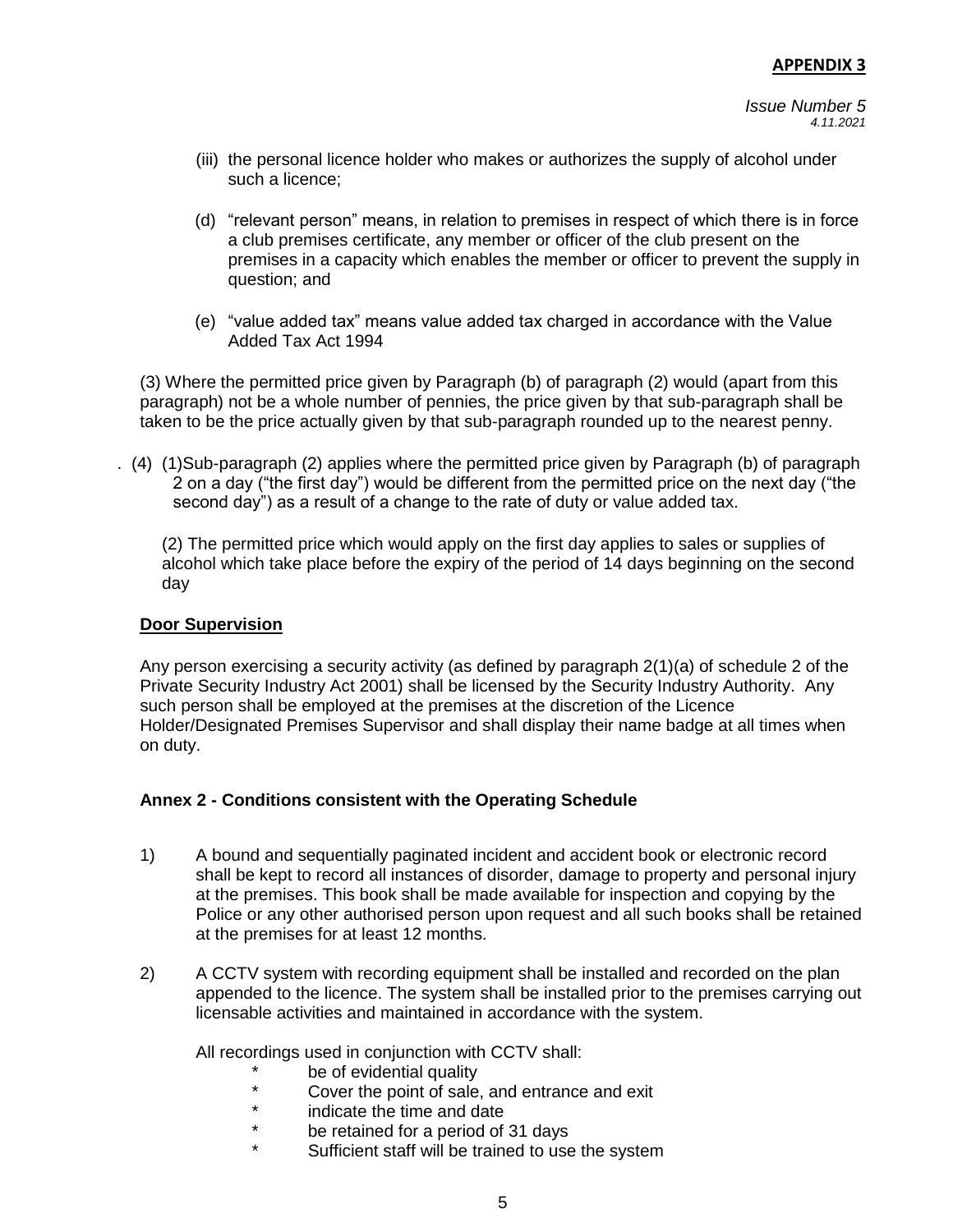- The original images will be made available for inspection immediately upon the request of Police officers, or other authorised officers.
- \* Copies of recordings shall be provided in a format which can be viewed on readily available equipment without the need for specialist software.
- 3) All members of staff shall be fully trained in the retail sale of alcohol. The training shall be ongoing and each member of staff shall be reviewed every six months. All details of the level of training shall be recorded in a bound and sequentially paginated book or electronic record. This information shall be made available for inspection and copying by the Police or any other authorised person on request and all such books shall be retained at the premises for at least 12 months.
- 4) A Challenge 25 scheme shall operate at the premises. Any person who appears to be under 25 years of age shall not be allowed to purchase alcohol unless they produce an acceptable form of photo identification. (e.g. passport, driving licence, Military ID or PASS accredited card).
- 5) Challenge 25 notices shall be displayed in prominent positions throughout the premises.
- 6) There shall not be any adult entertainment or services, activities, other entertainment or matters ancillary to the use of the premises that may give rise to concern in respect of children.
- 7) Signage shall be displayed advising customers to be respectful to residents and to leave the area in a quiet and orderly manner.
- 8) A bound and sequentially numbered book or electronic record shall be kept at the premises. This book shall contain the names, addresses, dates of birth, full SIA licence number(s) (16 digits) and hours worked of all door supervisors employed on any day. The book shall be retained at the premises for at least 12 months and shall be made available for inspection and copying by the Police**,** SIA or any other authorised person immediately upon request.
- 9) Noise limiters shall be fitted to all equipment used in the provision of regulated entertainment and set at an appropriate level to be determined by Newark and Sherwood District Council's Environmental Health Department.
- 10) Noise levels shall be monitored at the boundry of the premises every 30 minutes whilst regulated entertainment takes place to ensure that no vibration or noise nuisance is caused to any residential premises. The results of all monitoring shall be recorded in either a bound and sequentially paginated book or as an electronic record, which shall be kept at the premises and be available at all times for inspection by an authorised officer of the council or Police Officer. A record of all actions taken as a result of the monitoring shall also be kept.
- 11) Children will only be allowed in the restaurant, snug and outside areas.
- 12) No children will be allowed on the premises after 10pm